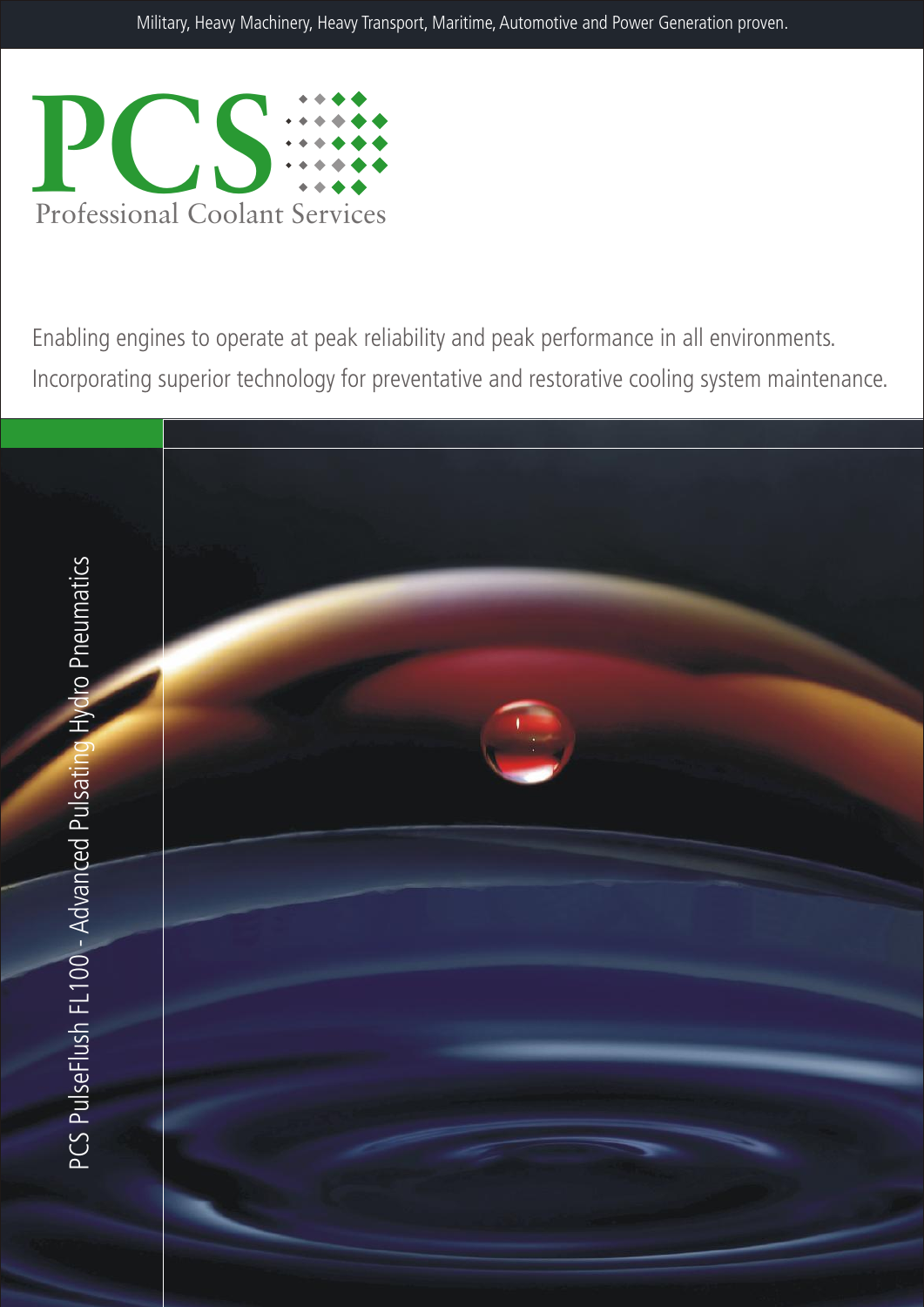

# **THE PROBLEM**

50% - 60% of engine wear, malfunction and catastrophic failure starts internally in the cooling system (reference: Caterpillar & Cummins Inc.leading engine manufacturers). This is due to undetected contamination.

It occurs in all types of engine, including the modern and well maintained and results in major down-time and operational expense.

# **THE SOLUTION**

Keeping the entire cooling system in pristine condition by rapid pulse flushing and purge of the cylinder head, block, radiator and heater cores.

# **THE TECHNOLOGY**

**PCS PulseFlush FL100** Machine incorporating the superior technology of Advanced Pulsating Hydro-pneumatics.

For engine preventative maintenance service.

For significantly **reducing and eliminating entirely the 50% - 60% of engine wear,** malfunction and catastrophic failure, stated above.

A best practice, best technology engine service.



# WHY NOT THE COMMON FLUSH?

A normal coolant exchange or hose flush will not solve the problem of foreign particle build up caused by oxidation, corrosion, electrolysis, scaling, slime, glycol-gel and sludge as it will not remove these from the system. It is important to 'powerflush" the cooling system.

## **WHY NOT MIX DIFFERENT COOLANT?**

This practice is not recommended by manufactures as it can start a chemical reaction leading to corrosion in engine components. Pulse Flushing and recharging with new coolant prevents this problem.

### **WHY NOT THE CHEMICAL TREATMENT?**

The use of chemicals to clean cooling systems can cause damage and leaks as the modern engine is made up of a variety of alloys and metals that react differently to chemicals. A sealant has to be used to remedy any leaks caused by those chemicals. The PCS FL 100 does not use chemicals for a pulse flush. If chemicals have been used, they need to be thoroughly power flushed out.



#### **WHY PULSE FLUSH?**

Pulse Flushing removes ALL spent coolant and contaminants from the ENTIRE Internal Cooling System.

# **COOLANT CONDITION IS DIRECTLY RELATED TO ENGINE PROTECTION**

Antifreeze / coolant is specifically designed for corrosion protection and the transfer and dissipation of engine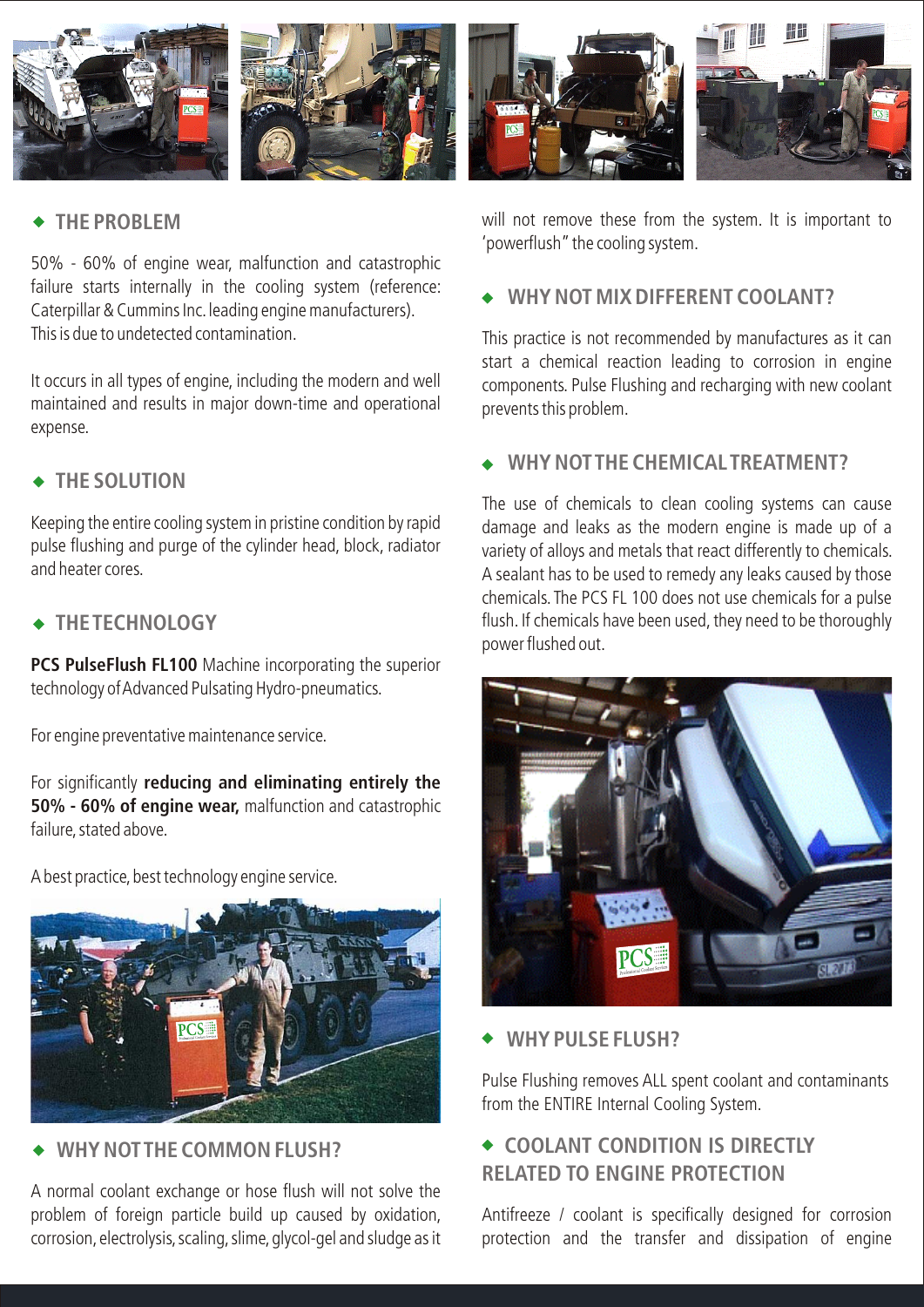

generated heat. The smallest percentage of change due to coolant breakdown or contamination reduces its efficiency. Increases in cooling system temperature has an adverse effect by reducing critical clearances and damaging oil viscosity, leading to component failure.

# **CONTAMINATION RESULTS IN INTERNAL ENGINE HOT SPOTS**

These do not show up on the temperature gauge. This causes serious localised overheating that stresses engine parts and reduces their physical strength resulting in premature and increased wear, cracks and total engine failure.



#### **COMPUTER SENSOR FOULING**

Computer sensors located in the cooling system controlling engine tuning become coated with glycol-gel, coolant film and other contaminants, causing false readings that detunes the engine leading to poor performance, poor fuel economy and toxic exhaust emissions. The cooling systems internal condition directly affects the life, reliability and performance of an engine. It is imperative that it be kept in pristine condition by pulse flushing and reinstating with new coolant.

# **COOLANT SYSTEMS MUST BE COMPLETELY FLUSHED**

Coolant / Antifreeze can retain its colour but be out of specification, changing from a protective solution to a corrosive solution causing damage. It is important that all spent coolant be thoroughly pulse flushed out, as even the smallest amount left can immediately start to breakdown new



coolant (e.g. like mixing fresh milk with sour milk). It is important that any contamination, e.g. glycol-gel, sludge, slime, oxidation, scaling, metal, rust, oil and dirt particles be thoroughly removed not only from the radiator but more importantly from the internal engine cavities. These deposits reduce heat transfer resulting in internal hot spots that cause pitting, cavitation, gasket failure, cracked cylinder heads and blocks, premature wear and component failure, leading from poor performance to catastrophic engine failure.

A regular flush and purge of the cooling system (every two years, specified miles / km's travelled or hours run) as required by engine manufacturers, brings engine reliability, best performance and longevity.

The FL 100 PulseFlush is designed to completely power flush and purge the entire internal cooling system, removing all spent coolant and undetected contaminants.

**AN ESSENTIAL ENGINE SERVICE THAT MUST NOT BE OVERLOOKED. IT IS AS IMPORTANT AS THE OIL CHANGE SERVICE.**